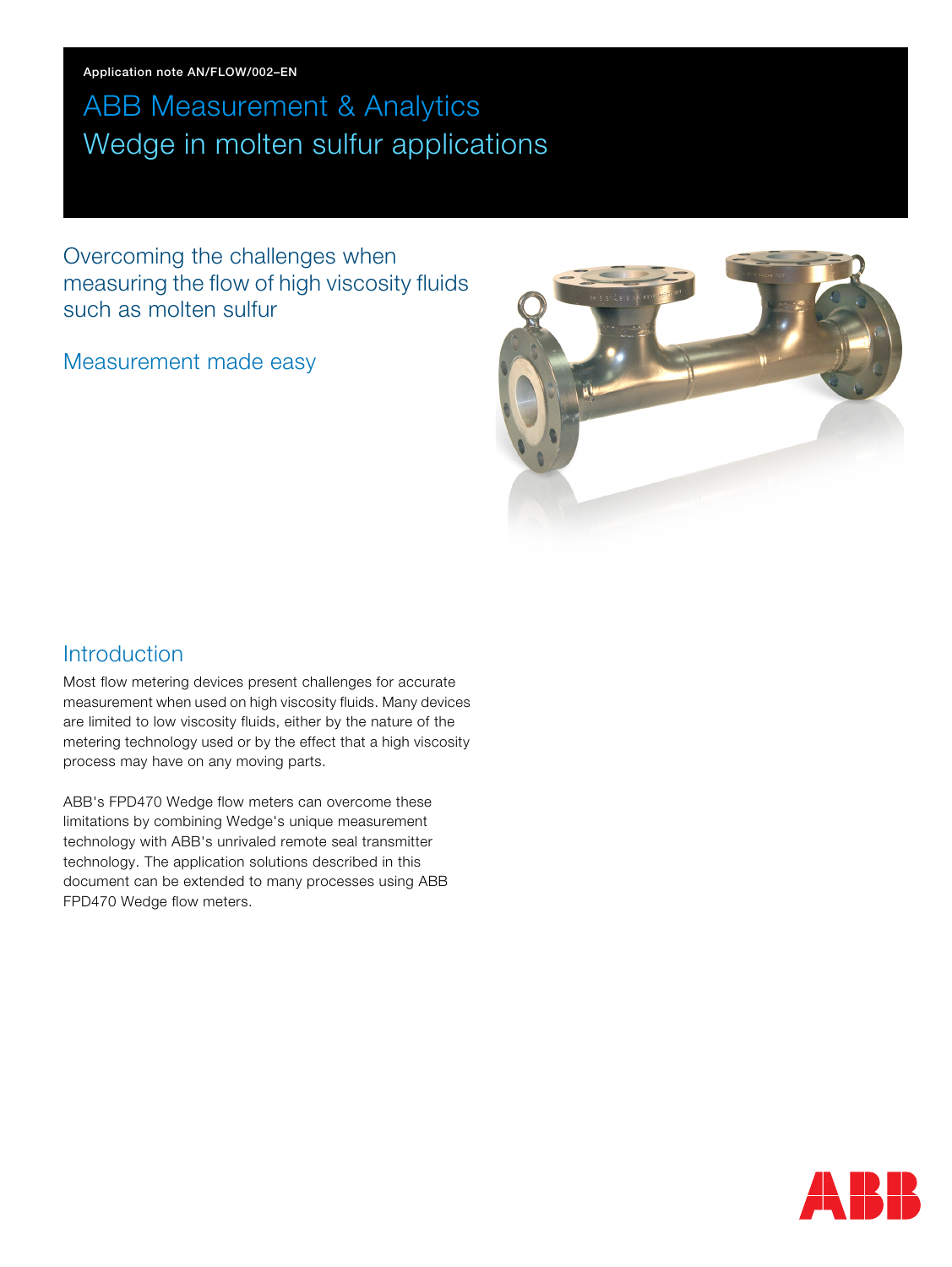### Molten sulfur

Molten sulfur, a by-product of crude oil refining and natural gas processing, is used in the production of insecticides, synthetic fibers, plastics, fertilizers, solvents, pigments, resins and many other products. Depending on the location of the measuring point within the process, viscosities can vary between 6 and 100 cSt. Maintaining a steady flow is challenging as the process can plug lines and cause production outages.

Wedge flow elements – when coupled to a suitable secondary transmitter – offer a solution using high temperature, remote seal technology. The unique shape of the wedge restriction enables linear and accurate flow measurement from Reynolds Numbers (Re) of 500 and above; whereas most differential devices are limited to Re values of 20,000 and greater. Integrating the remote seals eliminates the problems of plugging associated with conventional impulse lines and enables higher process temperatures to be used, thus preventing the fluid from solidifying.

The measurement of molten sulfur occurs at the recovery stage (refiner), during transportation and during tank loading / unloading. Meter sizes are usually in the range DN50 to DN150 (2 to 6 in.) for recovery stages; those used on transportation and terminal loading may range from DN100 to DN300 (4 to 12 in.). At this stage flows are generally between 1,500 and 8,000 tons/day. Loading points may have facilities to store between 80,000 and 300,000 tons of material.

[Fig. 1](#page-1-0) shows the placement of Wedge elements for both unloading and the initial processing stages in an application using molten sulfur. In all cases the piping and associated components are heat traced to maintain the temperature required to keep the sulfur in its molten state.

<span id="page-1-0"></span>

Fig. 1 Molten sulfur tank loading

Wedge meters are used in this application due to their ability to measure at low Reynolds numbers while maintaining linearity. Most differential producers operate within a 4:1 flow range, but Wedge technology extends this to 8:1 by nature of its design and the fact that each meter is calibrated to determine its precise meter factor. Figs. [2](#page-1-1) and [3](#page-1-2) show typical laboratory calibrations, over a wide flow range, for products applied to a slurry application. For the low flow calibration, special consideration was given to the glycerin / water mix used to achieve the proper viscosity to meet target Re numbers.

<span id="page-1-1"></span>

Fig. 2 Wedge viscous calibration

<span id="page-1-2"></span>

Fig. 3 3.6 in. Wedge kerosene calibration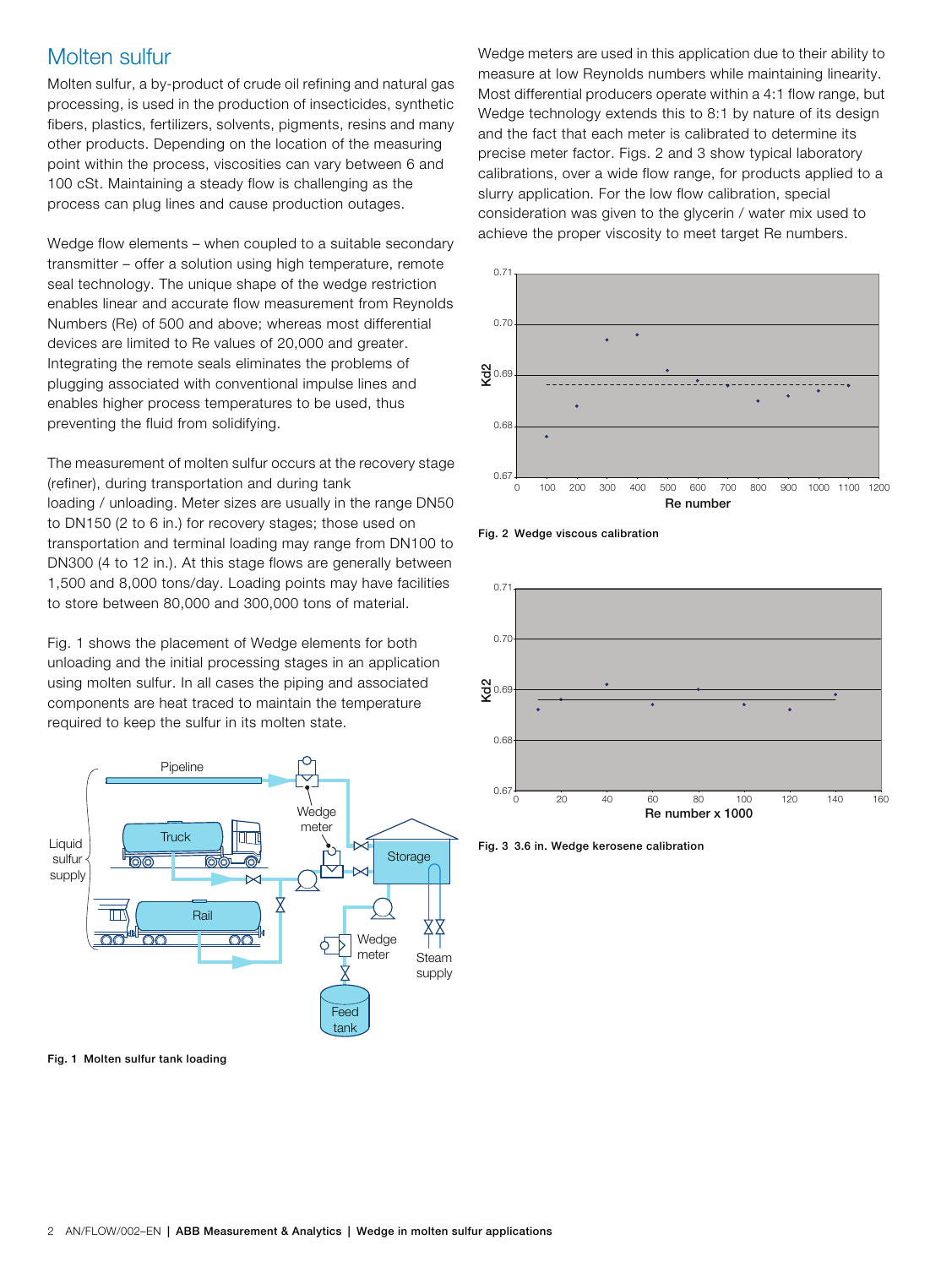Using an example flow rate of 450 tons/day, a 2 in. meter operates at an Re range of 4950 down to 500 or from 38000 to 4000 lb/hr under typical conditions for molten sulfur processing. An orifice plate of the same size and equivalent beta ratio would not only generate a higher differential (equating to higher pumping costs), it would be operating below the requirements of international standards for minimum Reynolds numbers.

The full Wedge solution requires the following:

- Wedge flow element
- secondary transmitter with remote seals
- isolation valves (optional for ease of future servicing) between the meter tappings and the transmitter seals

The horizontal installation profile as recommended in [Fig. 4](#page-2-0) enables free passage of liquids, solids and entrained air through the Wedge restriction – an advantage over conventional orifice plate technology that causes a damming effect, leading to buildup of process material on the measurement face. Vertical installations are possible with flow in an upwards direction; this ensures the meter remains full of fluid at all times during measurement. Materials of construction used for the Wedge should match those of the pipeline, for erosion and corrosion compatibility.

<span id="page-2-0"></span>

Fig. 4 3.6 in. Wedge horizontal installation

Key considerations when applying ABB's Wedge meters to slurry applications (such as molten sulfur and others) are:

- Wedge offers an extended flow range, beyond that of conventional DP primaries
- Problems with, and maintenance of, plugged impulse lines are removed by the use of remote seal technology
- V-shaped restriction reduces the possibility of process build up and enables free passage of multiphase fluids
- The measurement edge of the flow restriction does not rely on critical (sharp) edges for accurate performance
- No moving parts means reduced wear and maintenance